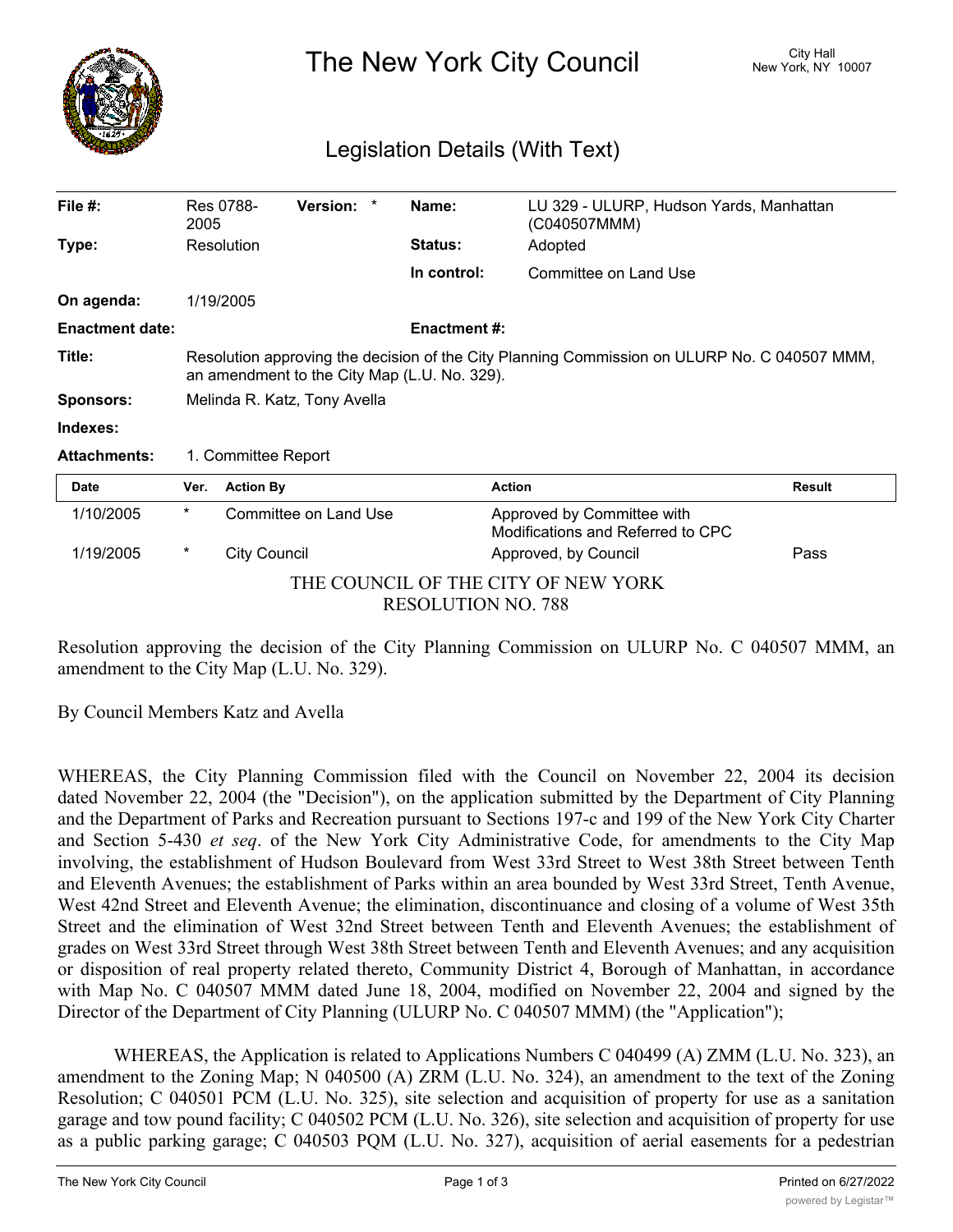bridge; C 040504 PQM (L.U. No. 334), acquisition of property and easements for construction of a subway extension; C 040505 PQM (L.U. No. 335), an acquisition of property; C040506 PPM (L.U. No.328), disposition of thirty-six city-owned properties; C 040508 MMM (L.U. No. 336), amendment to the City Map establishing a park; and 20055114 TAM (L.U. No. 357), proposed transfer of real property for construction of a subway extension;

WHEREAS, the Decision is subject to review and action by the Council pursuant to Section 197-d(b) (1) of the City Charter;

WHEREAS, upon due notice, the Council held a public hearing on the Decision and Application on December 13, 2004;

WHEREAS, the Council has considered the land use implications and other policy issues relating to the Decision and Application; and

WHEREAS, the Council has considered the relevant environmental issues and the Final Generic Environmental Impact Statement ("FGEIS") (CEQR No. 03DCP031M);

A positive declaration was issued on April 21, 2003 and distributed, published and filed, and the applicant was asked to prepare or have prepared a Draft Generic Environmental Impact Statement ("DGEIS"). A public meeting for the Draft Scope of Work for the DGEIS was held on June 6, 2003 and the Final Scope of Work for the DGEIS was issued on May 28, 2004;

The co-lead agencies prepared a DGEIS and a Notice of Completion for the DGEIS was issued on June 21, 2004. Pursuant to the SEQRA regulations and CEQR procedures, a joint public hearing was held on the DGEIS on September 23, 2004 in conjunction with the public hearing on this application (N 040500 (A) ZRM) and related items (C 040499 (A) ZMM, N 040500 ZRM, C 040501 PCM, C 040502 PCM, C 040503 PQM, C 040504 PQM, C 040505 PQM, C 040506 PPM, C 040507 MMM, C 040508 MMM); and

WHEREAS, a Final Generic Environmental Impact Statement ("FGEIS") was completed and Notices of Completion for the FGEIS were issued by the co-lead agencies on November 8, 2004.

WHEREAS, the FGEIS identified significant adverse impacts and proposed mitigation measures that are summarized in the Co-Lead Agency Findings Statement set forth in Exhibit A to the Reports of the City Planning Commission approving said application and such summary is incorporated by reference herein; and

WHEREAS, modifications of the applications adopted by the City Planning Commission in the form of changes to ULURP Applications Nos. N 040500 (A) ZRM and C 040507 MMM were considered in a Technical Memorandum of the Co-Lead Agencies, dated November 17, 2004; and

WHEREAS, modifications of ULURP Applications Nos. C 040499 (A) ZMM and N 040500 (A) ZRM adopted by the City Council are considered in a Technical Memorandum of the Co-Lead Agencies, dated January 14, 2005;

Now, therefore be it